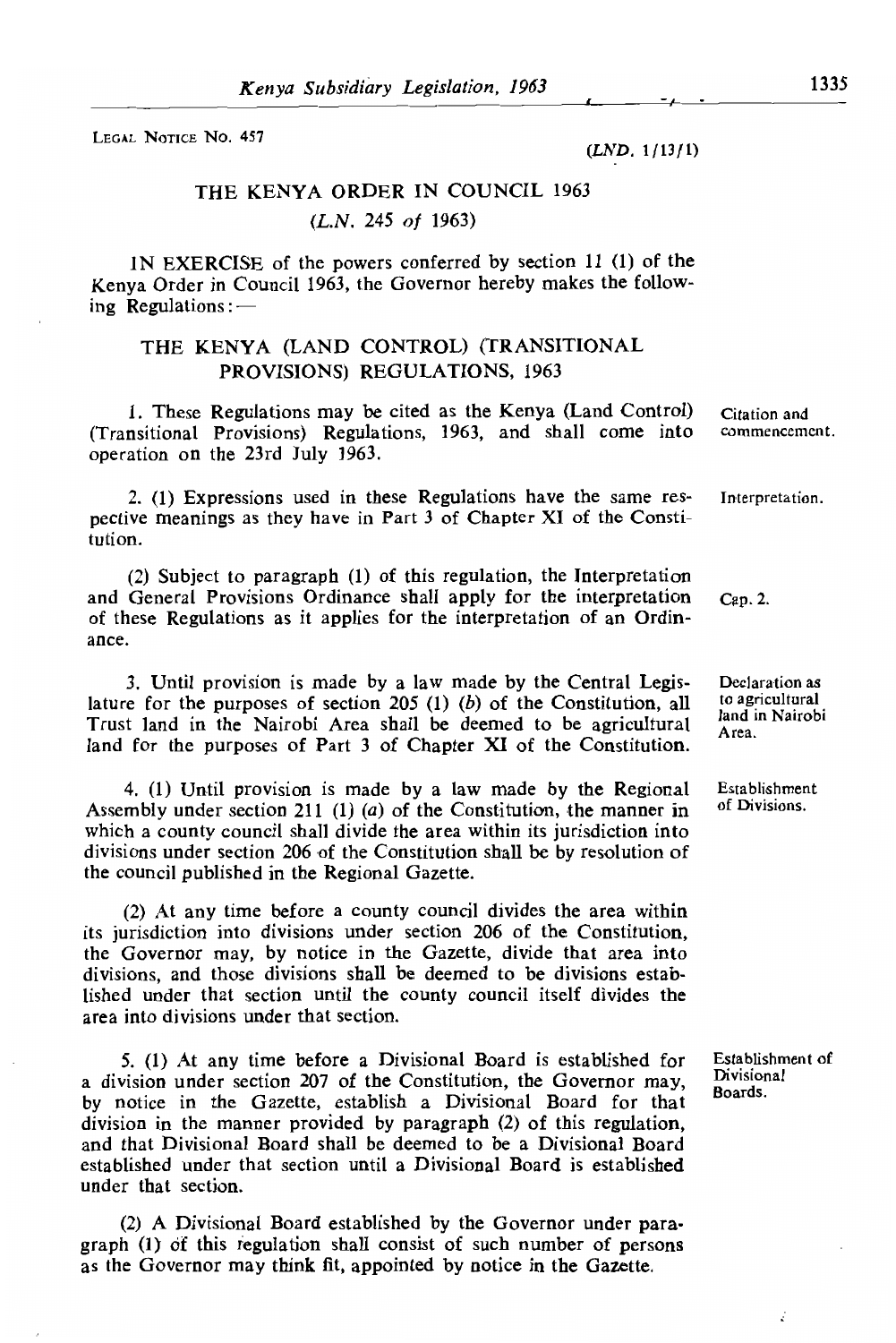Land within more than one. division.

Exemption of land transactions

Prohibition of land transactions.

Procedure of Divisional Boards.

Mode of application for consent.

Cap. 283, Sub. Leg.

 $j_0$  and county county county county county  $\mathbf{p}_{\text{in}}$  more than  $\mathbf{p}_{\text{in}}$ Is made by a law made by the Regional  $\sim$  211.(1) (b) of the Constitution only we have  $\sim$ Assembly under section 211 (1) (b) of the Constitution, where land which is the subject of a land transaction is situated within the area of jurisdiction of one county council but of more than one Divisional I, there need be obtained only the consent of the Divisional I within whose area of jurisdiction the greater part of the land is situated.

7. Until provision is made by a law made by the Regional Assembly under section 211 (2) (a) of the Constitution, the Minister may exempt from the provisions of Part 3 of Chapter XI of the itution any class of land transaction relating to land situated n any particular division.

8. Until provision is made by a law made by the Regional Assembly under section 211 (2) (b) of the Constitution, the Minister  $\frac{d}{dt}$  is a set of all  $\frac{d}{dt}$  would result in the case of  $\frac{d}{dt}$ 

- $(a)$  any particular land transaction or class of land transactions;  $\alpha$ smaller from a particular area of frontage specified specified specified specified specified specified specified specified specified specified specified specified specified specified specified specified specified specifie
- $(b)$  all land transactions which would result in the creation of a separate parcel of land that would have a smaller area of a smaller frontage than a particular area of frontage specified by him.

9. (1) Until provision is made by a law made by the Regional Assembly, procedure of Divisional Boards shall be governed by this regulation.

 $f(2)$  The members of a Divisional Board shall from among their number elect a chairman, who shall preside at all meetings of the Board at which he is present; and in the absence of the chairman from a meeting the members present at the meeting shall elect one of themselves to preside at that meeting.

 $(3)$  The quorum of a Divisional Board, where the total number of members of the Board is an even number, shall be one-half of that number, and where the total number of members is an uneven number, shall be one-half of the even number which is greater than that number by one.

4) In the evber presiding shall have a casting as well as an original vote.  $10.0$  (1)  $\epsilon$  made by the Regional made by a law made by the Regional made by  $\epsilon$  $\alpha$  an equality of votes, the chairman or other

10.  $(1)$  Until provision is made by a law made by the Regional Assembly, applications for consent to a land transaction, except where the land is situated in the areas referred to in section 188  $(5)$  of the itution, shall be made in the manner prescribed by this regulation.

(2) The application shall be in form 1 in the Schedule to these Regulations, and may be printed on the reverse of, or otherwise incorporated in, any of the forms in the Third Schedule to the Land<br>Registration (Special Areas) Regulations.

(3) The applicant shall furnish to the Divisional Board such additional information as the Board may from time to time require.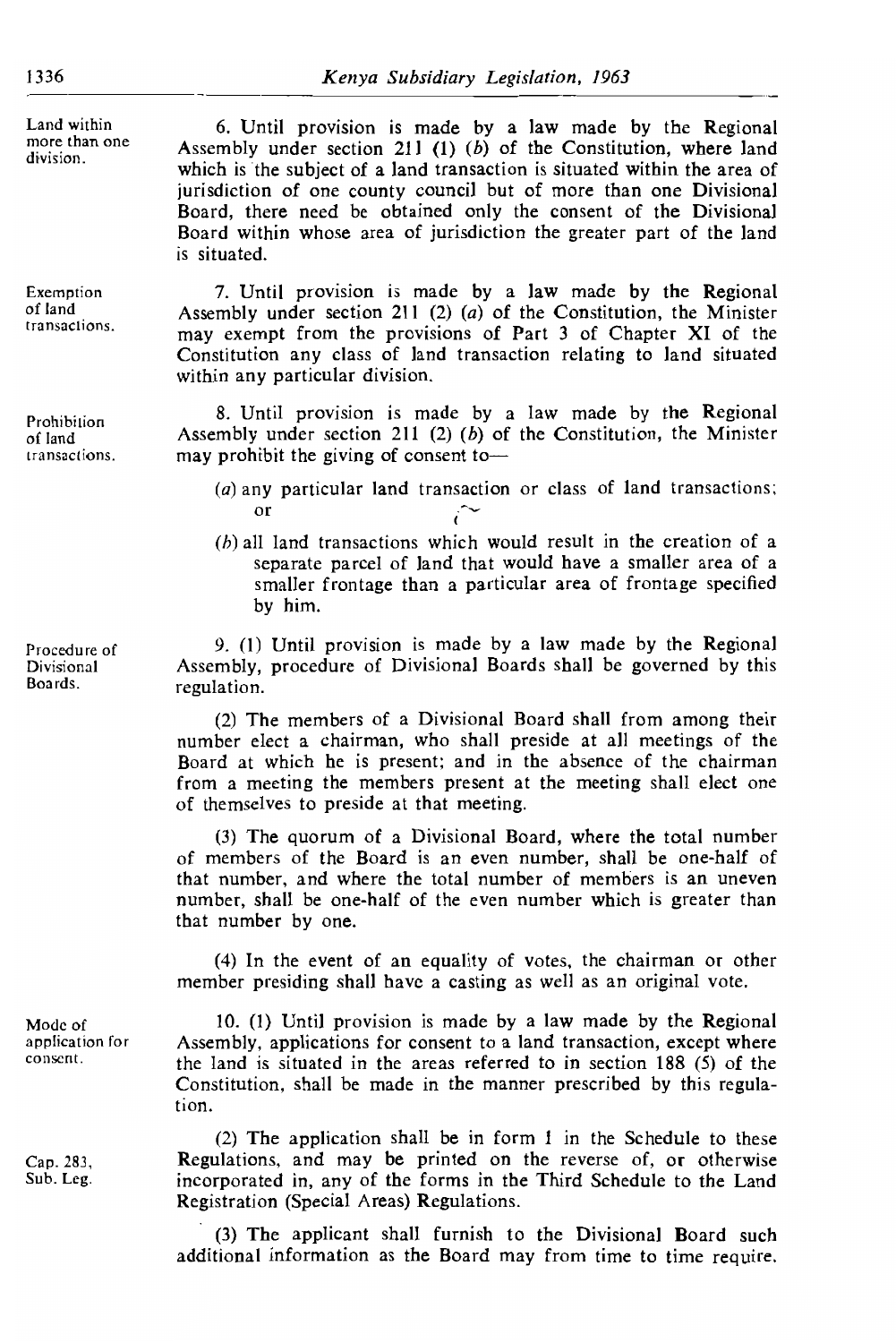11. (1) Until provision is made by a law made by the Regional Mode of Assembly, applications for consent to a land transaction where the application for land is situated in the areas referred to in section 188 (5) of the Con-<br>certain areas. stitution, shall be made in the manner prescribed by this regulation.

(2) The application shall be in form 2 in the Schedule to these Regulations.

nvolves the subdivision of land it shall be proposed subdivision, or means of and, very mean of accompanied by-

- le plans on durable material, showing the<br>long the means of access thereto and yery the means of access thereto and, very approximately, any existing permanent development; and
- $\frac{1}{2}$  Every applicant shall functional board such the Division of the Division of the Division of the Division of the Division of the Division of the Division of the Division of the Division of the Division of the Div additional information as the Board may from the Board may find the time to the Board may find the time require. be put.

(4) Every applicant shall furnish to the Divisional Board such  $\frac{1}{2}$  as the Board may from time to time require.  $\frac{1}{2}$  the Crown Lands Ordinance (if  $\frac{1}{2}$  is required).

(5) An application made under the provisions of this regulation shall be deemed to be an application for consent under section 39 (a)  $\frac{1}{2}$  Cap. 280. of the Crown Lands Ordinance (if such is required).

12. (1) Until provision is made by a law made by a Regional Assembly this regulation shall apply in relation to the matters therein provided for.

- $\alpha$  A decision of a Divisional Board  $t$  and  $B$ oard shall give its reasons in  $B$  and  $B$  and  $B$  and  $B$  and  $B$  and  $B$  and  $B$  and  $B$  and  $B$  and  $B$  and  $B$  and  $B$  and  $B$  and  $B$  and  $B$  and  $B$  and  $B$  and  $B$  and  $B$  and  $B$  and  $B$  and  $B$  and  $B$
- (a) in the case of an application under regulation 10 of these Regulations shall be given in writing, and if consent to the transaction is refused the Board shall give its reasons in writing, and a separate memorandum (in triplicate) containing (fied by the chairman shall be attached to  $\lambda_1$  of the memorandum shall uriner copy of the memorandum shall be applicant if the approaches be made available to the applicant if he so requests;
- (b) in the case of an application under regulation  $11$  of these Regulations, shall be given to the applicant in duplicate in form  $\overline{3}$  in the Schedule to these Regulations; the original consent shall be marked "Registration Copy" and shall accompany the document evidencing the transaction to which<br>the consent relates when the same is presented for registraor regulation 11 of the Control Board for its and the Division of the Division of the Division of the Division of the Division of the Division of the Division of the Division of the Division of the Division of the Division tion.

 $(3)$  Where a person has made due application, under regulation 10 or regulation 11 of these Regulations, to a Divisional Board for its consent to a land transaction and the Board has not made a decision thereon within three months after the date of such application the application shall be deemed to have been refused.

Decisions of Divisional Boards and attendance<br>before Roards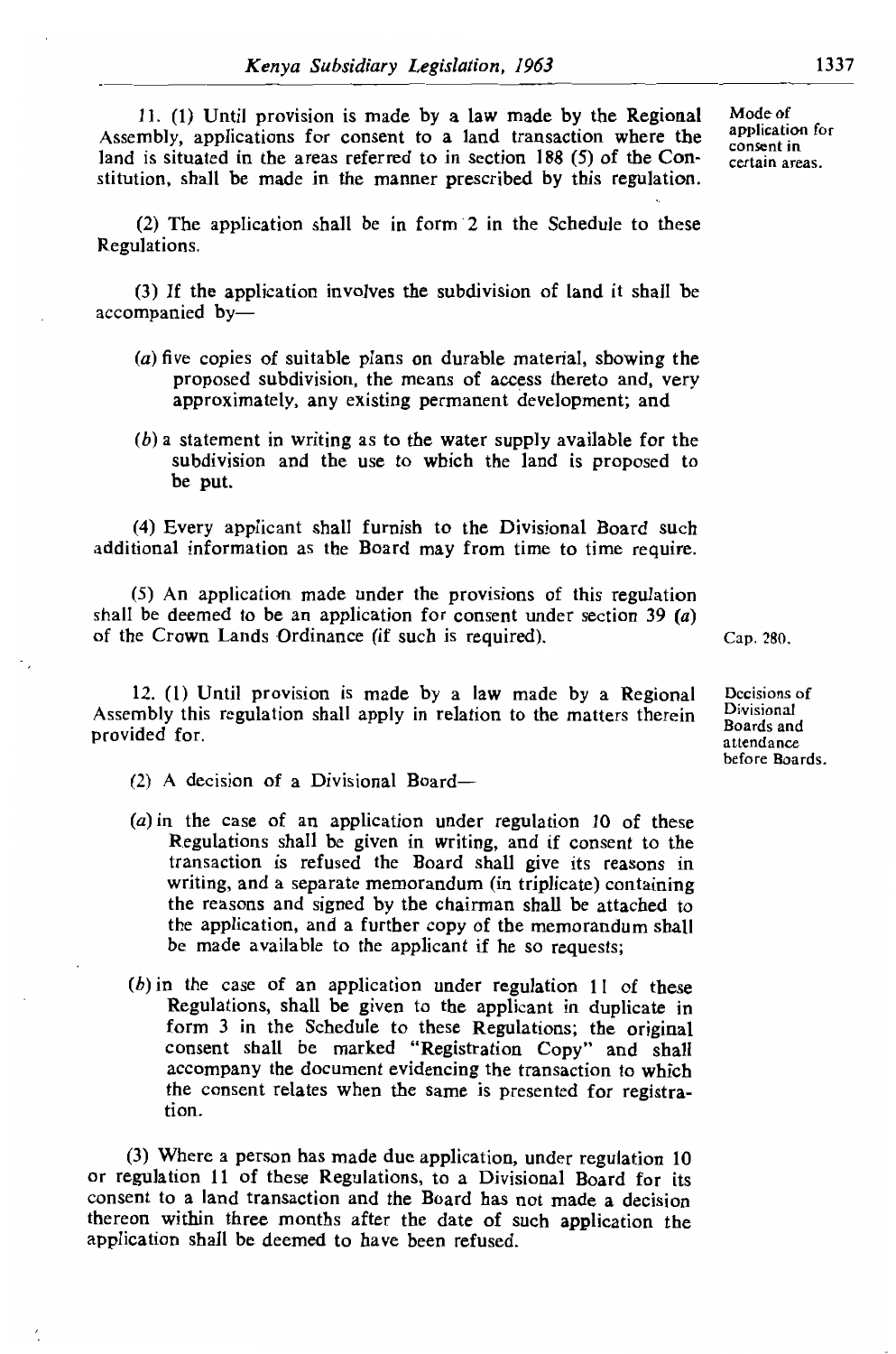$(4)$  The Appeals Tribunal, or a Divisional Board or county council whose consent is sought under these Regulations (whether in the first instance or on appeal), may require the attendance before it of the applicant or of any party to or persons interested in or affected by the application and may require the applicant to adduce evidence to its satisfaction as to the applicant's identity and as to the ownership of the land to which the application relates and may require any person to produce any document or other evidence relating to the land.

(5) The Appeals Tribunal, or Divisional Board or county council may depute one or more of its members to visit and report on the land to which the application relates.

 $(6)$  Where any person whose presence is required under paragraph  $(4)$  of this regulation does not appear or any person who is required under that paragraph to produce any document or other evidence does not produce that document or evidence, the authority may allow such reasonable time as it may think fit for the appearance before it of such person or for the production of such documents.

 $\alpha$  regimes to the Countries of the Appealian C<sub>1</sub> and the M<sub>1</sub> and the S<sub>1</sub> and the time allowed, shall be guilty of an offence and inon wind  $r(7)$  Any person who without reasonable excuse refuses or neglects to attend before such authority, or to produce any document or ime allowed, shall be guilty of an offence and<br>coding five bundred chillings ecuing tive fiuntured summigs.

13. Any member of the Appeals Tribunal, a Divisional Board or a county council whose consent is sought under these Regulations (whether in the first instance or on appeal) and any person authorized in writing by such a Board or council may, at all reasonable times after giving reasonable notice and on production of his authority to any g the same, enter upon and inspect any<br>rying out the functions of such Board or for the purpose of carrying out the functions of such Board or<br>il under these Regulations required by the Regulations to be given in respect of the transactions to be given in respect of the transactions of the transactions of the transactions of the transactions of the transactions of the transactions of the t council under these Regulations.

14. (1) The registrar shall refuse to register an instrument effectuating a land transaction unless he is satisfied that any consent required by these Regulations to be given in respect of the transaction has been given, or that no consent is required thereto by these cap. 280. Ordinance, section 2 of the Registration 2 of the Registration 2 of the Registration of Titles Ordinance ordinance ordinance ordinance ordinance ordinance ordinance ordinance ordinance ordinance ordinance ordinan

(2) In paragraph (1) of this regulation the word "registrar" has the respective meanings assigned to it in section 2 of the Crown Lands Ordinance, section 2 of the Registration of Titles Ordinance or section 4 of the Land Registration (Special Areas) Ordinance or, in relation to land to which Part II of the Land Titles Ordinance applies, means the Principal Registrar and any registrar appointed for the purposes of that Part.

(3) Where an estate, interest or right in or over any agricultural land is vested in a private company registered under the Companies Ordinance, no person shall register in the books of that company any instrument effectuating the sale, transfer, charge or any other disposal of or dealing with any share, debenture or stock in that company unless any consent required by these Regulations has been given thereto or no consent is required thereto by these Regulations.

Power to inspect land.

Registration of documents.

Cap. 280. Cap. 281. Cap. 283. Cap. 282.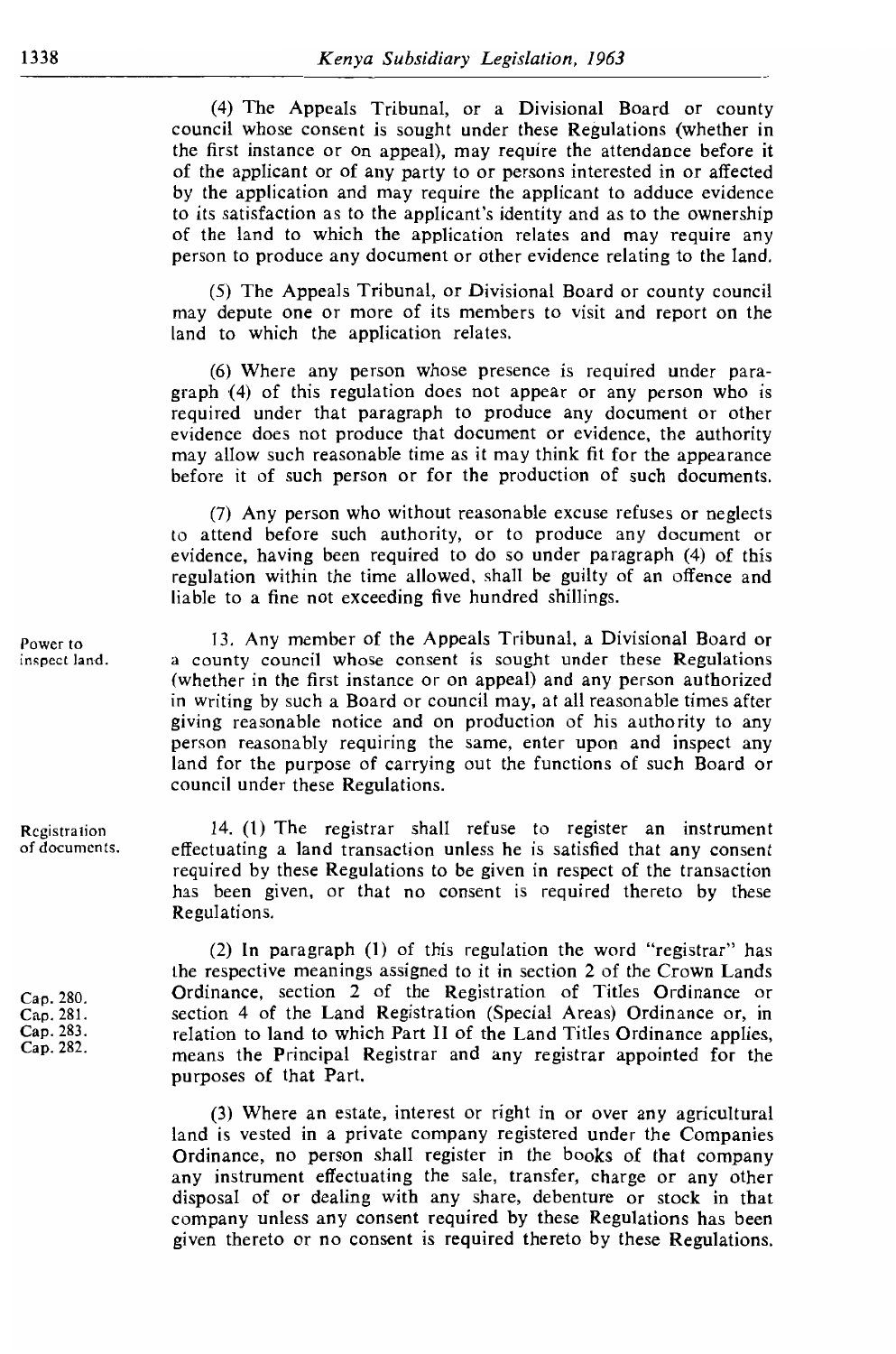(4) Any person who contravenes the provisions of paragraph  $(3)$ of this regulation shall be guilty of an offence and liable to a fine not exceeding two thousand shillings or to imprisonment for a term not exceeding two months or to both such fine and such imprisonment.

15. Any person who knowingly makes any false statement in any Penalty for application or appeal under these Regulations, or who knowingly gives false statement. any false information to any person in the course of the determination of any application or appeal under these Regulations, shall be guilty of an offence and liable to a fine not exceeding five thousand shillings or to imprisonment for a term not exceeding six months or to both such fine and such imprisonment.

16. Any expenses properly incurred under these Regulations shall be defrayed out of moneys provided by the appropriate Regional tion 6 thereof are revoked : L.N. 142/61 Assembly.

Provided that the Central Authority established by the said regu- L.N. 147/61. 17. (1) The Land Control Regulations, 1961, excepting regula-<br>tion 6 thereof are revoked: L.N. 142/61  $cked$  by the revolutions which are necessary or expedients which are necessary or expedients which are necessary or expedients.

and<br>**Provided that the Central Authority established by the said regu-** L.N. 147/61. lation 6 shall, notwithstanding such revocation, have all the powers egulations which are necessary or expedient<br>vers under the Develonment and Use of powers under the Development and Ose of the model of the words and Development and Ose of  $\mu$ ditions, 1961.

(2) Regulation  $6$  (1) (g) of the Land Control Regulations, 1961 (3) The Words TLand Development and<br>annear therein the words "Central Land revoke de personnelle de la personnelle de la personnelle de la personnelle de la personnelle de la personnell<br>De la personnelle de la personnelle de la personnelle de la personnelle de la personnelle de la personnelle de Board."

(3) The Land Control (Special Areas) Regulations, 1961 are 10 of the Land Control Regulations 1961 or regulation 8 of the Land revoked.

18. (1) Any application for consent duly made under regulation 10 of the Land Control Regulations 1961 or regulation 8 of the Land  $\frac{Saving\ of}{application}$ Control (Special Areas) Regulations, 1961 which at the commence- under ment of these Regulations has not been finally determined under L.N.142/61 those Regulations, shall be deemed to be an application duly and made under these Regulations and shall be forwarded by the person in whose possession it is to the Authority responsible under these Regulations for determining it and shall thereafter be determined<br>in accordance with these Regulations.  $\alpha$  **(Equiations, 1961)** Regulations, 1961, and Control (Special Areas) Regulations, 1961, and 1961, and 1961, and 1961, and 1961, and 1961, and 1961, and 1961, and 1961, and 1961, and 1961, and 1961, and 1961, and 1961,

(2) Any application for consent which has been transferred to a Provincial Board for determination in accordance with regulation 11 (2)  $(d)$  of the Land Control (Special Areas) Regulations, 1961, and which at the commencement of these Regulations has not been finally determined under the former Regulations, shall be deemed to be an appeal duly made under section 210 (1) of the Constitution and shall be forwarded by the person in whose possession it is to the county council responsible under Part 3 of Chapter XI of the Constitution for determining it and shall thereafter be determined in accordance with that Part.

 $L.N. 147/61.$ 

Expenses.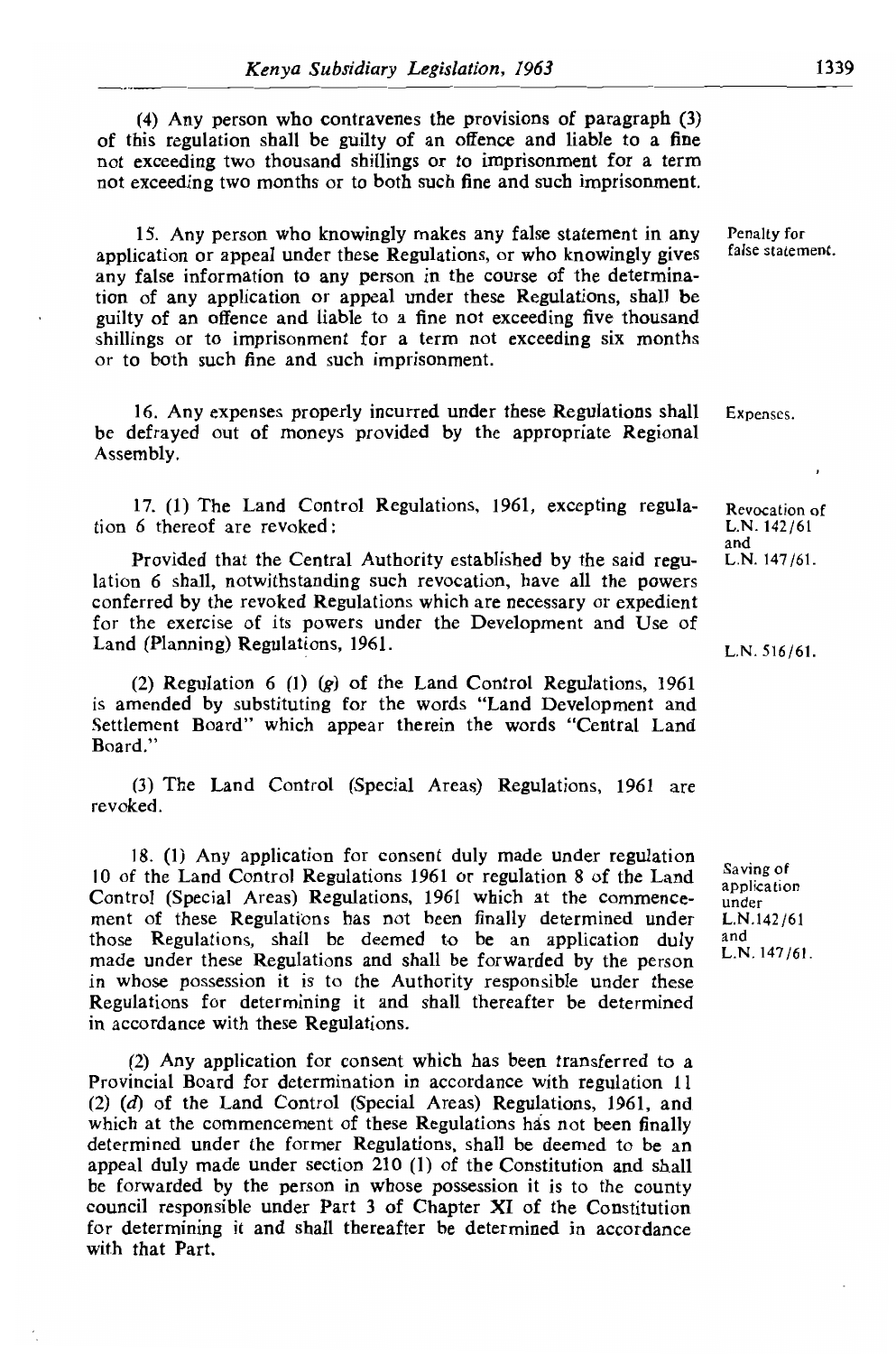Amendment of  $L.N. 516/61.$ 

19. The Development and Use of Land (Planning) Regulations. 1961, are amended-

- (a) in regulation 3 thereof—
	- (i) by deleting the definitions of "Board of Appeal", "Divisional Board" and "Regional Board" which appear therein:

*(a)* in regulation 3 thereof-

(ii) by inserting therein, in their respective alphabetical positions the following new definitions-

"Appeals Tribunal" means the Appeals Tribunal established by section 210 of the Constitution;

al Board" means a Divisional Land<br>Lotablished or deemed to be established ablished or deemed to be established under section 207 of the Constitution;

 $(h)$  in regulation 22 thereof, by substituting for the words "Regional Board for the region concerned, which may in its discretion refuse consent to the application", which appear therein, the words "Appeals Tribunal, which may in its discretion refuse consent to the application (in which case the  $\alpha$  decision shall be final and shall not be questioned in any court)".

20. (1) Section 2 of the Cantonments Ordinance is amended by substituting for paragraph (ii) of the proviso thereto a new paragraph as follows-

(ii) a division established or deemed to have been established under section 206 of the Constitution shall be declared a cantonment without prior consultation with the Divisional Land Control Board for that Division. following provisos respectively—

(2) Sections 3 and 9 (1) of the Royal National Parks of Kenya Ordinance are amended by substituting for the provisos thereto the following provisos respectively—  $\text{vely--}$ 

Provided that, in the case of land situate within a division established or deemed to have been established under section 206 of the Constitution, the Governor shall first consult the Divisional Land Control Board for that division, and in the case of trust land shall first consult the local authority in which the land is vested.

Provided that, where the Governor is the competent authority, in the case of land situate within a division established or deemed to have been established under section 206 of the Constitution the Governor shall first consult the Divisional Land<br>Control Board for that division, and in the case of trust land shall first consult the local authority in which the land is vested. and the Land Control ( $\frac{1}{2}$   $\frac{1}{2}$   $\frac{1}{2}$   $\frac{1}{2}$   $\frac{1}{2}$   $\frac{1}{2}$   $\frac{1}{2}$   $\frac{1}{2}$   $\frac{1}{2}$   $\frac{1}{2}$   $\frac{1}{2}$   $\frac{1}{2}$   $\frac{1}{2}$   $\frac{1}{2}$   $\frac{1}{2}$   $\frac{1}{2}$   $\frac{1}{2}$   $\frac{1}{2}$   $\frac{1}{2}$   $\frac{1}{2}$ 

(3) Section 23 (1) of the Building Societies Ordinance is amended by substituting for the words "the Land Control Regulations, 1961, and the Land Control (Special Areas) Regulations, 1961", which appear therein the words "and section 208 of the Constitution".

Amendment of Caps. 203, 377 and 489.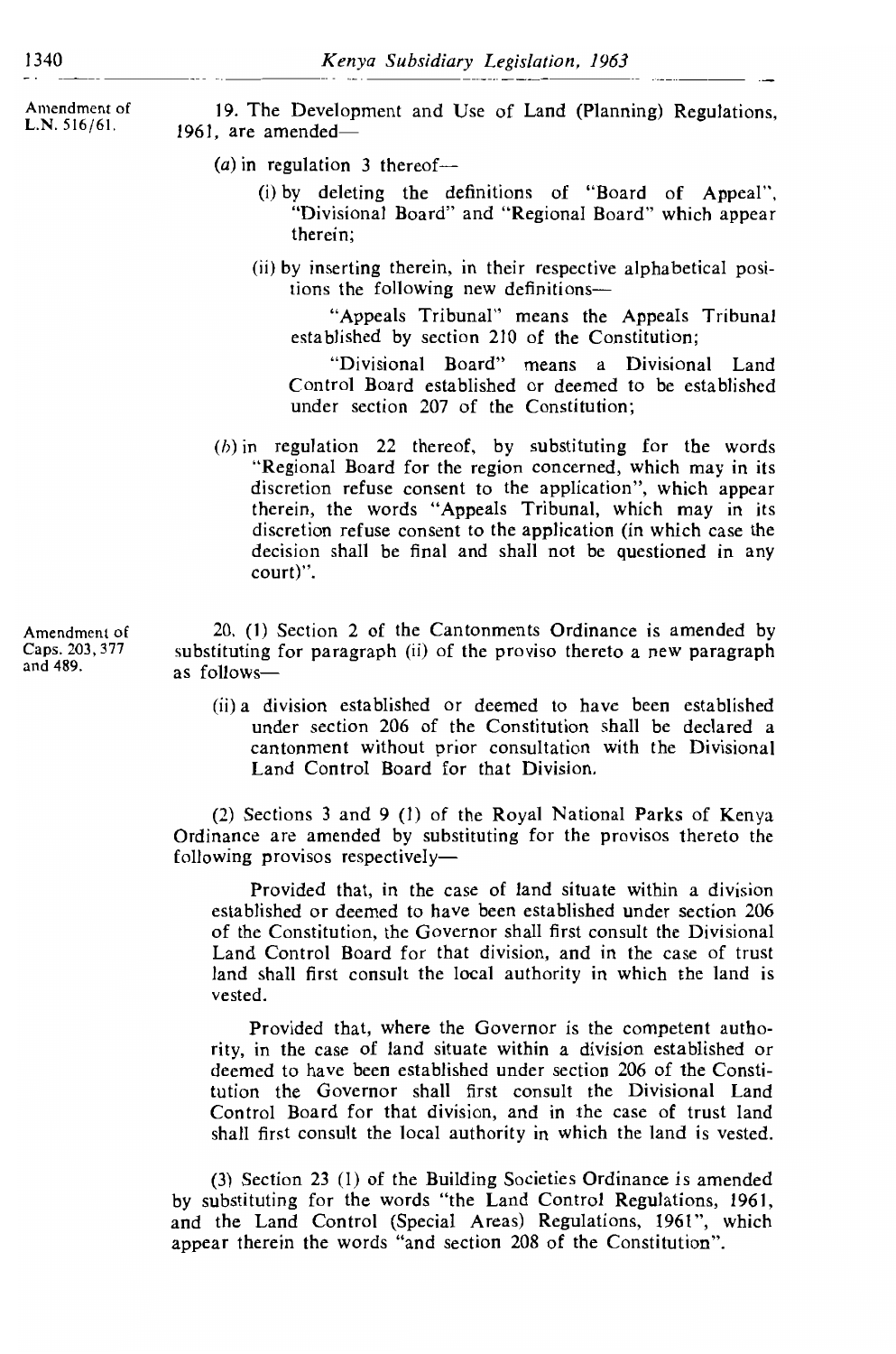# SCREDULE

#### FORM 1

# *Application for Consent to a Transaction in Land not Situated in an Area to which Section* 188 *of the Constitution of Kenya Applies*

Application for Consent to a Transaction in Land not Situated in an Area to which Section 188 of the Constitution of Kenya Applies

 $\ldots$  County Council.

hereby apply for consent to the transaction specified overleaf (or of which the full details are set out below):

*(Owner(s) of the Land.)* 

 $(Owner(s)$  of the Land.)

 $\overline{\phantom{a}}$ 

Date ................................

To: The Assistant Land Registrar ................................. Transaction approved/refused.

> Chairman. Divisional Board.

Place ..............................

Date *in construction* and a separate memorandum (in triplicate) contain-

(Note.-If the transaction is refused, the Board must give its reasons in writing and a separate memorandum (in triplicate) containing these reasons and signed by the Chairman should be attached to this form.)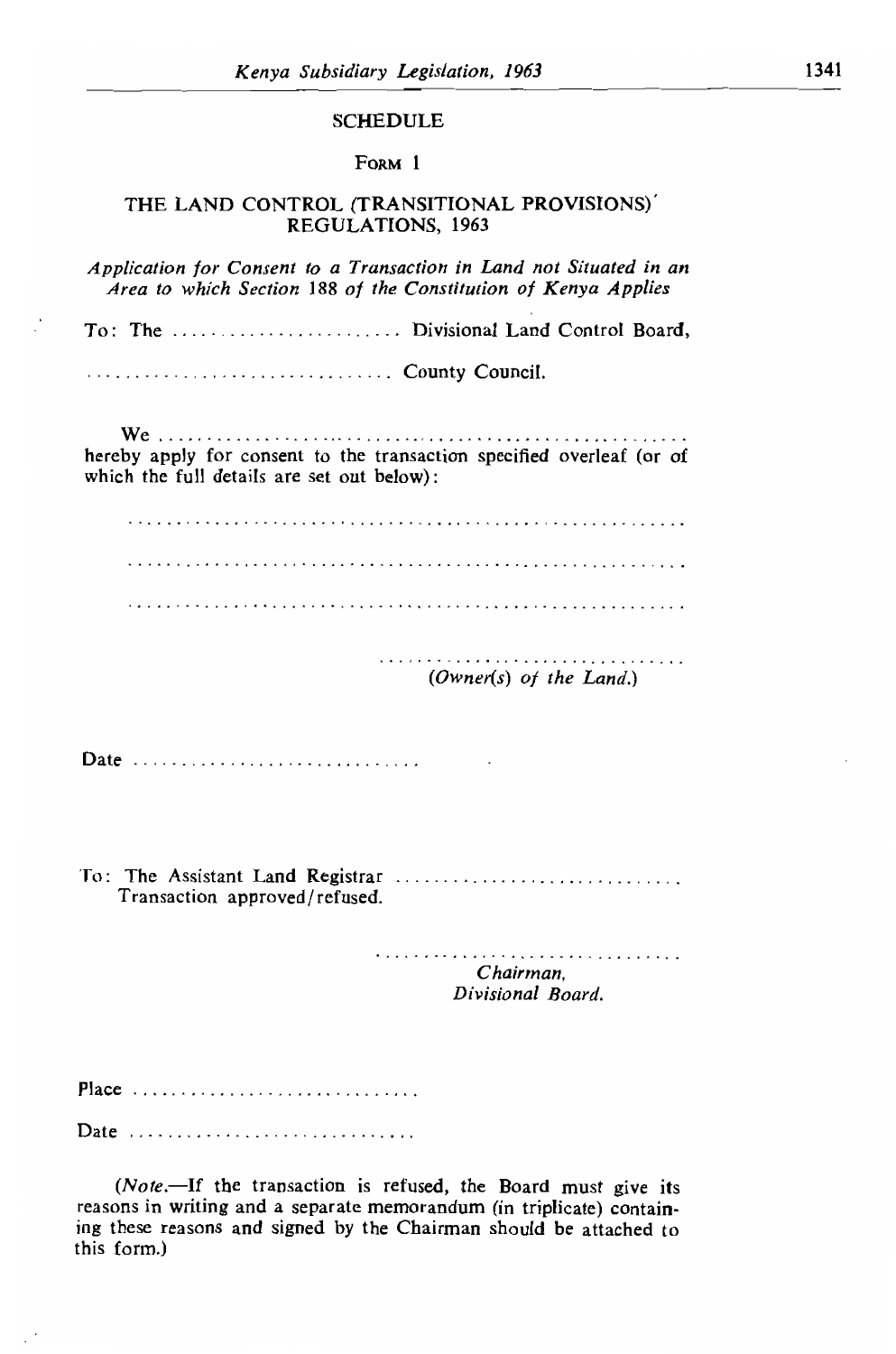$----$ 

## SCHEDULE-(Contd.)

## *situated in an area to which section* 188 *of the Constitution of Kenya applies, through the Commissioner of Lands, P.O. Box* 30089, *Nairobi.*

To be submitted in TRIPLICATE in respect of each portion of land<br>situated in an area to which section 188 of the Constitution of Kenya applies, through the Commissioner of Lands, P.O. Box 30089, Nairobi.

# THE LAND CONTROL (TRANSITIONAL PROVISIONS) REGULATIONS, 1963

## Application for Consent of Divisional Board

| Date<br>Application is hereby made for the Consent of the<br>Divisional Board to the transaction<br>described below:<br>1. (a) Present registered holder of interest (full name in BLOCK<br>2. (a) Proposed purchase, transferee, mortgagee, allottee, etc. (full<br>name in BLOCK letters) (if a limited liability Company state<br>names of Directors authorized and issued share capital<br>and principal shareholders)<br>3. Nature of transaction (e.g. sale, gift, lease, mortgage, etc.)<br>(If sale or allotment of shares-name of Company, number<br>and particulars of shares to be transferred)<br>4. Term (i.e. the length of time for which the land affected is to be<br>transferred or leased). (If sale or allotment of shares-Autho-<br>rized Share Capital of the Company and numbers of shares<br>5. Description of land— |  |
|----------------------------------------------------------------------------------------------------------------------------------------------------------------------------------------------------------------------------------------------------------------------------------------------------------------------------------------------------------------------------------------------------------------------------------------------------------------------------------------------------------------------------------------------------------------------------------------------------------------------------------------------------------------------------------------------------------------------------------------------------------------------------------------------------------------------------------------------|--|
|                                                                                                                                                                                                                                                                                                                                                                                                                                                                                                                                                                                                                                                                                                                                                                                                                                              |  |
|                                                                                                                                                                                                                                                                                                                                                                                                                                                                                                                                                                                                                                                                                                                                                                                                                                              |  |
|                                                                                                                                                                                                                                                                                                                                                                                                                                                                                                                                                                                                                                                                                                                                                                                                                                              |  |
|                                                                                                                                                                                                                                                                                                                                                                                                                                                                                                                                                                                                                                                                                                                                                                                                                                              |  |
|                                                                                                                                                                                                                                                                                                                                                                                                                                                                                                                                                                                                                                                                                                                                                                                                                                              |  |
|                                                                                                                                                                                                                                                                                                                                                                                                                                                                                                                                                                                                                                                                                                                                                                                                                                              |  |
|                                                                                                                                                                                                                                                                                                                                                                                                                                                                                                                                                                                                                                                                                                                                                                                                                                              |  |
|                                                                                                                                                                                                                                                                                                                                                                                                                                                                                                                                                                                                                                                                                                                                                                                                                                              |  |
|                                                                                                                                                                                                                                                                                                                                                                                                                                                                                                                                                                                                                                                                                                                                                                                                                                              |  |
|                                                                                                                                                                                                                                                                                                                                                                                                                                                                                                                                                                                                                                                                                                                                                                                                                                              |  |
|                                                                                                                                                                                                                                                                                                                                                                                                                                                                                                                                                                                                                                                                                                                                                                                                                                              |  |
|                                                                                                                                                                                                                                                                                                                                                                                                                                                                                                                                                                                                                                                                                                                                                                                                                                              |  |
|                                                                                                                                                                                                                                                                                                                                                                                                                                                                                                                                                                                                                                                                                                                                                                                                                                              |  |
|                                                                                                                                                                                                                                                                                                                                                                                                                                                                                                                                                                                                                                                                                                                                                                                                                                              |  |
|                                                                                                                                                                                                                                                                                                                                                                                                                                                                                                                                                                                                                                                                                                                                                                                                                                              |  |
|                                                                                                                                                                                                                                                                                                                                                                                                                                                                                                                                                                                                                                                                                                                                                                                                                                              |  |
|                                                                                                                                                                                                                                                                                                                                                                                                                                                                                                                                                                                                                                                                                                                                                                                                                                              |  |
|                                                                                                                                                                                                                                                                                                                                                                                                                                                                                                                                                                                                                                                                                                                                                                                                                                              |  |
|                                                                                                                                                                                                                                                                                                                                                                                                                                                                                                                                                                                                                                                                                                                                                                                                                                              |  |
|                                                                                                                                                                                                                                                                                                                                                                                                                                                                                                                                                                                                                                                                                                                                                                                                                                              |  |
|                                                                                                                                                                                                                                                                                                                                                                                                                                                                                                                                                                                                                                                                                                                                                                                                                                              |  |
|                                                                                                                                                                                                                                                                                                                                                                                                                                                                                                                                                                                                                                                                                                                                                                                                                                              |  |
|                                                                                                                                                                                                                                                                                                                                                                                                                                                                                                                                                                                                                                                                                                                                                                                                                                              |  |
|                                                                                                                                                                                                                                                                                                                                                                                                                                                                                                                                                                                                                                                                                                                                                                                                                                              |  |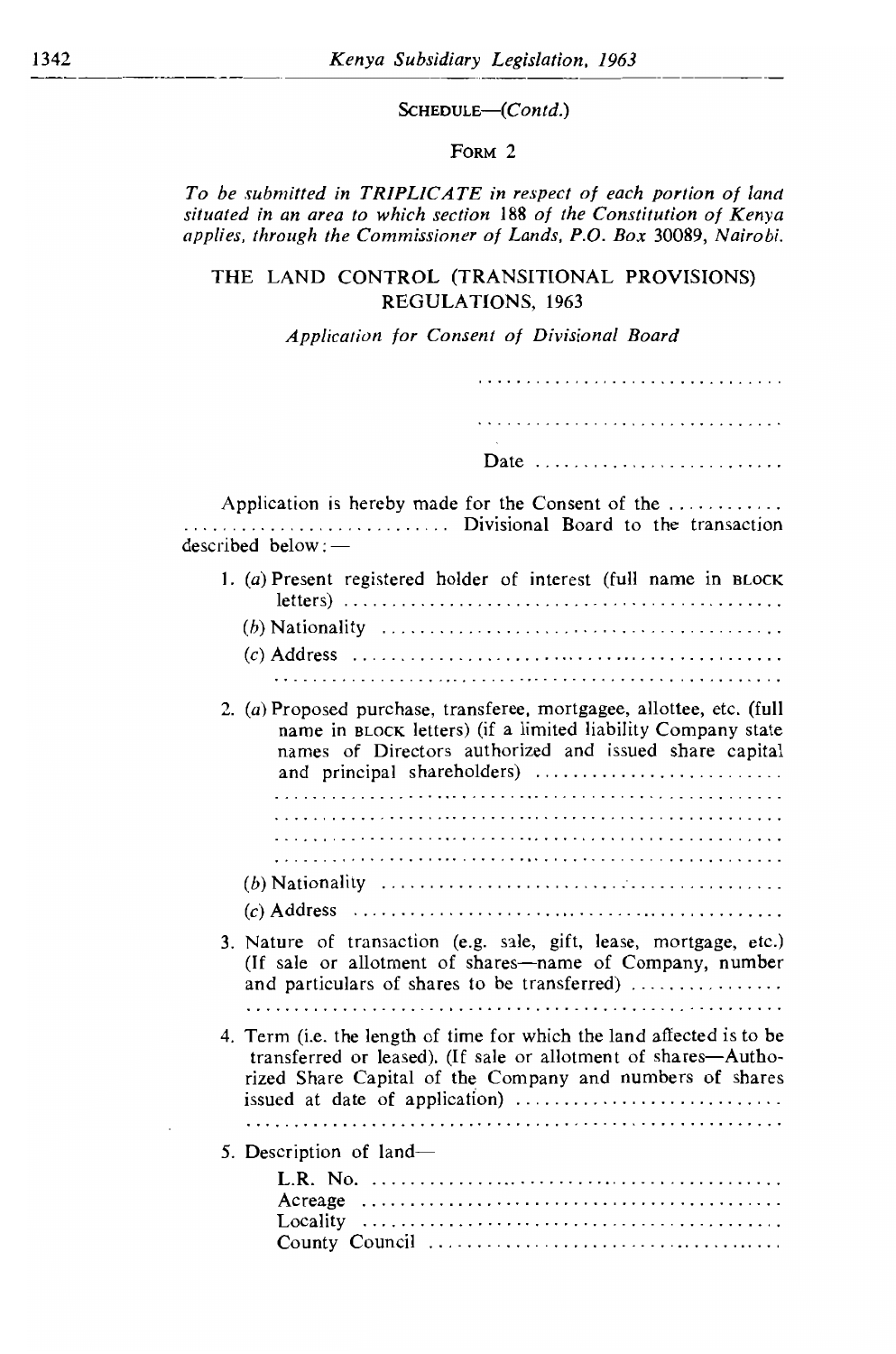### $S$ CHEDULE- $(Contd.)$

| OCHEDOLE (COMM)                                                                                                                                                                                                                                                                                                                                                                                                                                                                                                                                               |  |
|---------------------------------------------------------------------------------------------------------------------------------------------------------------------------------------------------------------------------------------------------------------------------------------------------------------------------------------------------------------------------------------------------------------------------------------------------------------------------------------------------------------------------------------------------------------|--|
| 6. (a) Purchase price, if a sale or option)<br>$\text{Sh.}$<br>$\mathsf{Sh.}$<br>and/or rent $\ldots$<br>and the state of the state of the state<br>or estimated value of the land if a gift<br>Sh. <i>.</i><br>$\mathsf{Sh.}$<br>or amout of loan<br>$\cdot$ .<br>$\sim$ $\sim$<br>$\ddotsc$<br>and rate of interest (if a mortgage)<br>. %<br>and any other information affecting the amount of the<br>consideration, particularly regarding the description and<br>area of crops with estimated yields and value thereof<br>included in the purchase price |  |
| $(b)$ Full description and approximate value of improvements<br>on land included in the consideration<br>$(c)$ What other consideration (if any) is passing between the                                                                                                                                                                                                                                                                                                                                                                                       |  |
|                                                                                                                                                                                                                                                                                                                                                                                                                                                                                                                                                               |  |
| 7. If a transfer of the land—                                                                                                                                                                                                                                                                                                                                                                                                                                                                                                                                 |  |
| Proposed development programme of purchaser, including<br>funds available therefor-with approximate dates                                                                                                                                                                                                                                                                                                                                                                                                                                                     |  |
|                                                                                                                                                                                                                                                                                                                                                                                                                                                                                                                                                               |  |
|                                                                                                                                                                                                                                                                                                                                                                                                                                                                                                                                                               |  |
|                                                                                                                                                                                                                                                                                                                                                                                                                                                                                                                                                               |  |
|                                                                                                                                                                                                                                                                                                                                                                                                                                                                                                                                                               |  |
| Does the purchaser/lessee intend to reside on the land?                                                                                                                                                                                                                                                                                                                                                                                                                                                                                                       |  |
| 8. (a) Other agricultural land registered in the name of or held<br>under contract for sale by the proposed purchaser, trans-<br>feree, lessee or allottee, or any members of his immediate<br>family, or any company in which he has an interest (the<br>nature of any interest in such company should be stated).<br>L.R. Nos. $\ldots \ldots \ldots \ldots \ldots$ Acreage $\ldots \ldots \ldots \ldots$<br>If contiguous to land being purchased                                                                                                          |  |
| $(b)$ Particulars of agricultural land held and disposed of by<br>purchaser or lessee in the last three years-<br>L.R. Nos.  District  Acres<br>L.R. Nos.  District  Acres                                                                                                                                                                                                                                                                                                                                                                                    |  |
|                                                                                                                                                                                                                                                                                                                                                                                                                                                                                                                                                               |  |
|                                                                                                                                                                                                                                                                                                                                                                                                                                                                                                                                                               |  |
|                                                                                                                                                                                                                                                                                                                                                                                                                                                                                                                                                               |  |
|                                                                                                                                                                                                                                                                                                                                                                                                                                                                                                                                                               |  |
|                                                                                                                                                                                                                                                                                                                                                                                                                                                                                                                                                               |  |
| We hereby declare that the above information is true to the best<br>of our knowledge and belief.                                                                                                                                                                                                                                                                                                                                                                                                                                                              |  |

If spaces allowed under any particular item are insufficient for the interactions in the interaction, a separature of purchaser, lessee, signature of purchaser, lessee, mortgagor, etc.

mortgagee, etc.

If spaces allowed under any particular item are insufficient for the information, a separate sheet with item numbers and duly signed by all parties should be attached.

 $\overline{\phantom{a}}$